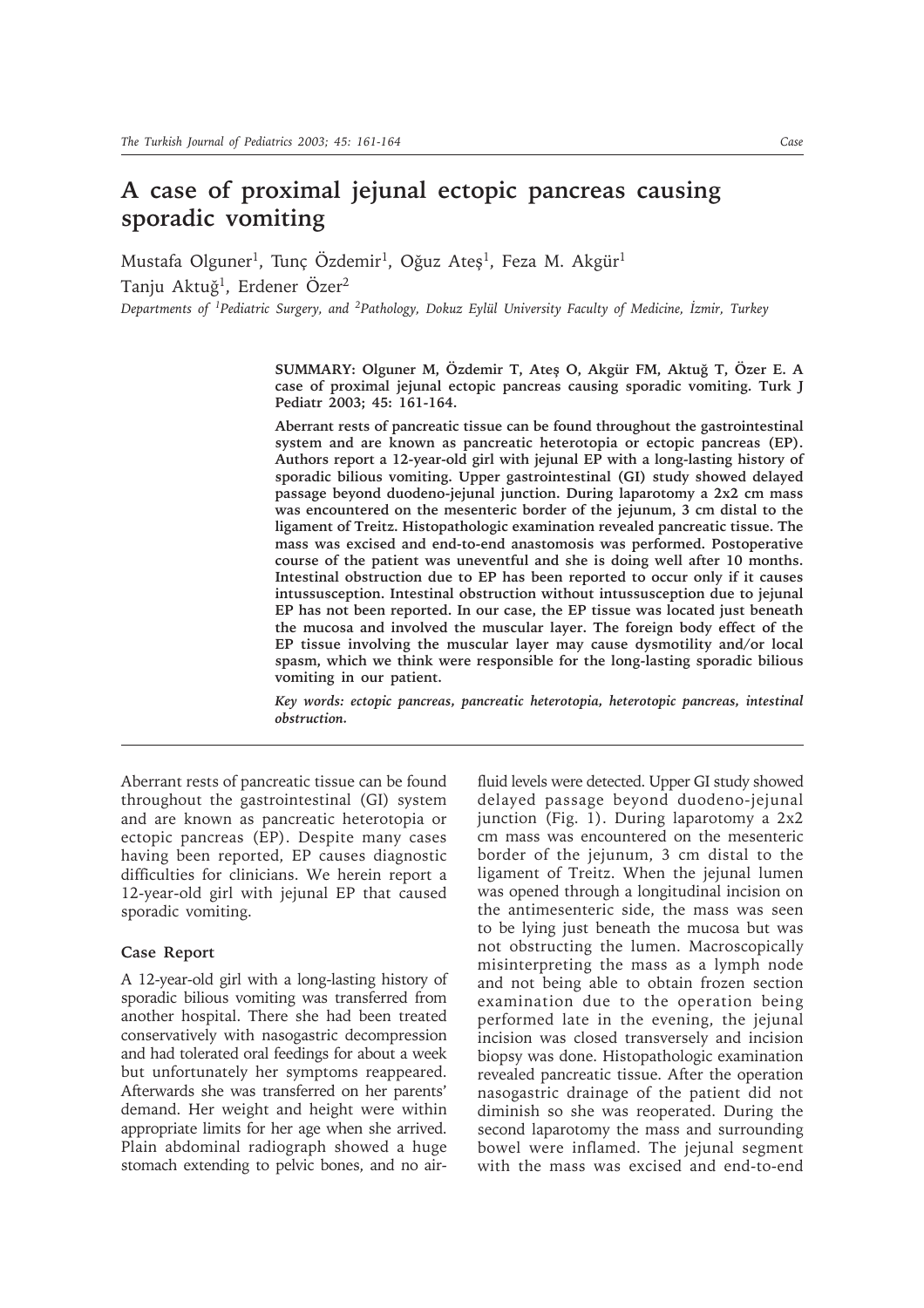anastomosis was performed. Histopathologic examination of the mass and adjacent intestine showed pancreatic acini with lobular configuration in the jejunal submucosa, which was invading muscularis propria, and muscle fibers were dispersed within the pancreatic acinar lobules (Figs. 2, 3). Postoperative course of the patient was uneventful and she is doing well after 10 months.

# **Discussion**

Ectopic pancreas is a relatively rare entity,

**Fig. 1.** Huge distended stomach with the delayed passage in the upper gastrointestinal system series. **Fig. 2.** Pancreatic acini with lobular configuration; muscle fibers (arrow) are dispersed within the pancreatic lobules (H & E x100).

Fig. 3. Pancreatic acini are seen adjacent to muscular layer in the jejunal submucosa (H&E x40).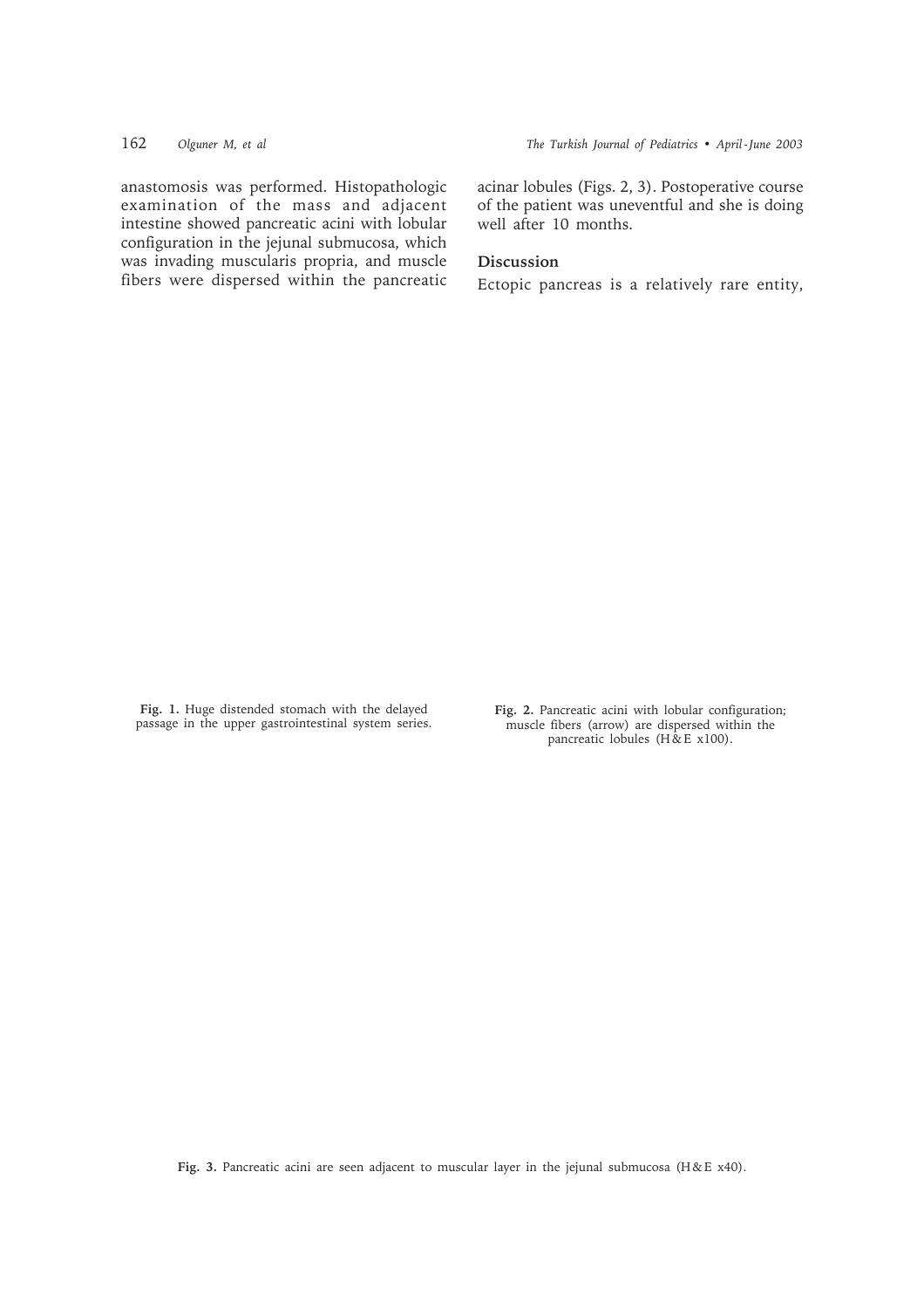usually of no clinical importance and found incidentally during laparotomy for another condition or during autopsy<sup>1,2</sup>. The most common locations for EP are stomach, duodenum and jejunum<sup>3</sup>. Most patients with EP are symptom-free. If present, symptoms are nonspecific. Most commonly reported nonspecific symptoms are abdominal pain, epigastric discomfort, nausea, vomiting and gastrointestinal bleeding4,5. Specific symptoms are usually due to EP tissue itself leading to intussusception and pyloric obstruction<sup>4</sup>. Additionally, pancreatic cyst, inflammation and carcinoma may develop in the EP tissue<sup>4</sup>.

The mechanism of the nonspecific symptoms of EP has been attributed to the local effects of the pancreatic tissue. According to this proposal, foreign body effect and secretions of the pancreatic tissue may cause local spasm and chemical irritation in the surrounding tissue2. However, Dolan et al.3 disagree with this mechanism in that they believe the mass of the EP tissue is usually too small to cause foreign body effect and also that it is incapable of producing a sufficient amount of enzymes. They have also questioned why a congenital anomaly would not have caused symptoms from the beginning. Actually, the significance of the nonspecific symptoms in EP has been found to be related to the size and mucosal relation of the EP tissue<sup>6</sup>. The EP greater than 1.5 cm and close to the mucosa is more likely to produce symptoms<sup>6</sup>. Additionally, EP tissues just beneath the mucosa have more tendency to involve the muscular layer<sup>7</sup>. This muscular involvement seems to be related to the significance of the symptoms in EP close to the mucosa. Adult and infant autopsy series have shown that the EP tissue may enlarge with age<sup>2</sup>. It seems highly probable that the EP tissue reaches sufficient size with age to produce symptoms.

Specific symptoms are directly related to the EP tissue itself. Pancreatic cyst, inflammation, and carcinoma may develop in the EP tissue and may be the source of ectopic hormone secretion that may cause hypoglycemia, Zollinger-Ellison syndrome or acromegaly $8-13$ . The obstructive symptoms of the EP are mainly related to the localization of the EP tissue. While prepyloric EP may cause pyloric obstruction, EP near the sphincter of Oddi may lead to obstructive jaundice14-16. Prepyloric EP may cause pyloric obstruction by occluding the pyloric lumen or by inducing pylorospasm<sup>5,14,16</sup>. Obstructive symptoms may easily occur by these two mechanisms in an anatomically narrow area like the pylorus. However, obstruction resulting from luminal occlusion by the EP tissue seems unlikely in intestines where the lumen is wider and more flexible than the pylorus.

Actually, intestinal obstruction due to EP has been reported to occur only if it causes  $intussusception<sup>15,17</sup>. Integral obstruction$ without intussusception due to jejunal EP has not been reported. In our case, the EP tissue was located just beneath the mucosa and invaded the muscular layer. The foreign body effect of the EP tissue, disrupting the muscular continuity, may cause dysmotility and/or local spasm, which we think were responsible for the long-lasting sporadic bilious vomiting in our patient.

Ectopic pancreas may cause symptoms with one or more mechanisms, as described above. The radiological features are sometimes characteristic: the lesions appear well defined, with a domeshaped filling defect with a central umbilication<sup>2,18</sup>. Similar findings can be observed during the endoscopic examination<sup>18</sup>. The best treatment for EP is the complete excision of the tissue with wedge resection<sup>19</sup>. Partial excision or biopsy can cause insistence of the symptoms by the ongoing foreign body effect.

### **REFERENCES**

- 1. Barbosa De Castro JJ, Dockerty MB, Waugh JM. Pancreatic heterotopia: review of the literature and report of 41 authenticated surgical cases, of which 25 were clinically significant. Surg Gynecol Obstet 1946; 82: 527-541.
- 2. Feldman M, Weinberg T. Aberrant pancreas. A cause of duodenal syndrome. JAMA 1952; 148: 893-898.
- 3. Dolan RV, ReMine WH, Dockerty MB. The fate of heterotopic pancreatic tissue: a study of 212 cases. Arch Surg 1974; 109: 762-765.
- 4. Kaneda M, Yano T, Yamamoto T, et al. Ectopic pancreas in the stomach presenting as an inflammatory abdominal mass. Am J Gastroenterol 1989; 84: 663-666.
- 5. Mollitt DL, Golladay SE: Symptomatic gastroduodenal pancreatic rest in children. J Pediatr Surg 1984; 19: 449-450.
- 6. Armstrong CP, King PM, Dixon JM, Macleod IB. The clinical significance of heterotopic pancreas in the gastrointestinal tract. Br J Surg 1981; 68: 384-387.
- 7. Moen J, Mack E. Small-bowel obstruction caused by heterotopic pancreas in an adult. Am Surg 1989; 55: 503-504.